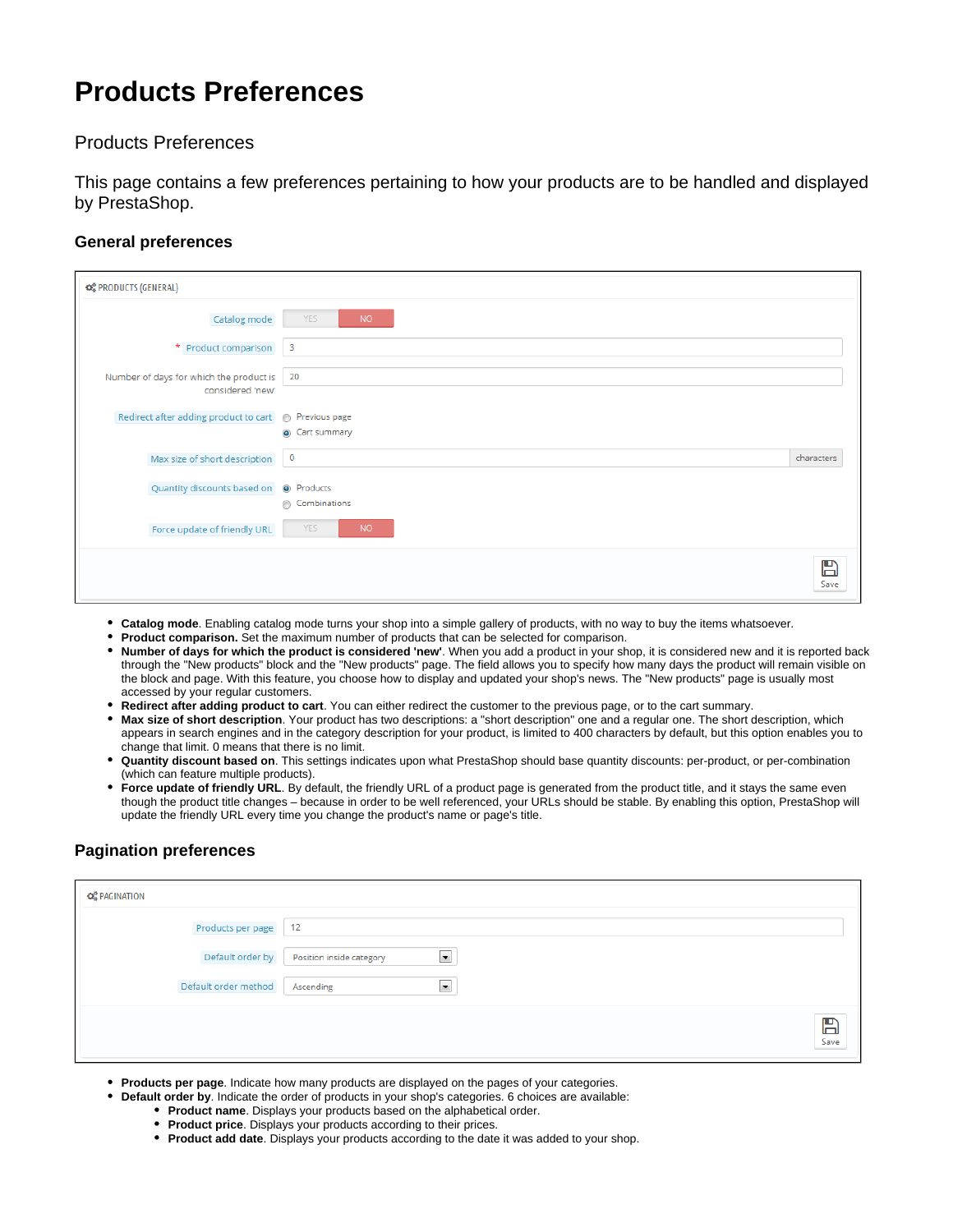- **Product modified date**. When you edit a product, its modification date is changed. This option makes them appear in the order of modification date.
- **Position inside category**. Displays your products as they are positioned in the categories in your catalog. The position of the products can be modified directly in the catalog of your shop using the position arrows. This way you have your product in the most attractive fashion for your customers.
- **Manufacturer**. Displays your products in alphabetical order of their manufacturers' names.
- **Product quantity**. Displays your products based on their available quantity.
- **Product reference**. Displays your products based on their reference number.
- **Default order method**. The above options can be sorted by ascending or descending order.

### **Product page preferences**



- **Display available quantities on the product page**. By enabling this feature, your visitors can see the quantities of each product available in stock. Displaying this information can be used to stimulate sales in the case where the quantity in stock is low. The quantities displayed are the selected attributes and combination.
- **Display remaining quantities when quantity is lower than**. You can choose to display an alert when the remaining available stock for a product gets below a certain level. This option is particularly useful for promoting purchases. The text and placement of the alert depend on the theme; in the default theme, it is "Warning: Last items in stock!", and is placed directly below the "Quantity" field.
- **Enable JqZoom instead of Fancybox on product page**. By default, at the click of the mouse, a bigger version of the product image is displayed as an overlay of the page. Once you activate this feature, visitors will still be able to click on the image in order to get the zoom, but a zoom will also appears whenever the mouse hovers over the product's image.
- **Display unavailable product attributes on product page**. Your products can be composed of many different combinations or attributes: color, size, capacity, etc. Attributes can be edited in the "Attributes" page of the "Catalog" menu. Read the chapter titled "A Look Inside the Catalog" to learn more about attributes, and how to use them.

When one or several attributes are not available anymore, you have two possibilities:

- First possibility: Leave this preference active. Example: The "iPod Shuffle" is no longer available in "Blue" in our shop. By keeping this option enabled, the product's combination will remain visible in the shop. A message will indicate that the product is no longer available in the chosen option, and invite customers to choose another combination. If you enabled the "Allow ordering of out-of-stock products" option (see below), then they will be able to add the unavailable combination to their carts.
- Second possibility: Disable this preference. If the "Blue" combination of the "iPod Shuffle" product is no longer available, that selection is not displayed the front-office and the customer cannot select it. This feature helps to clearly display the availability of your products.
- **Display the "add to cart" button when product has attributes**. This option prevents customers from adding a product to their cart directly from the category page, if that product has combinations. This forces customers to visit the product's page and pick a combination, instead of only adding the default one to the cart. Note that products with no combination will still have an "Add to cart" button in the category page.
- **Separator of attribute anchor on the product links**. Choose the separator, between "," and "-".
- **Display discounted price**. When using the volume discount board, show the discounted price rather than the discount percentage.

#### **Products stock preferences**